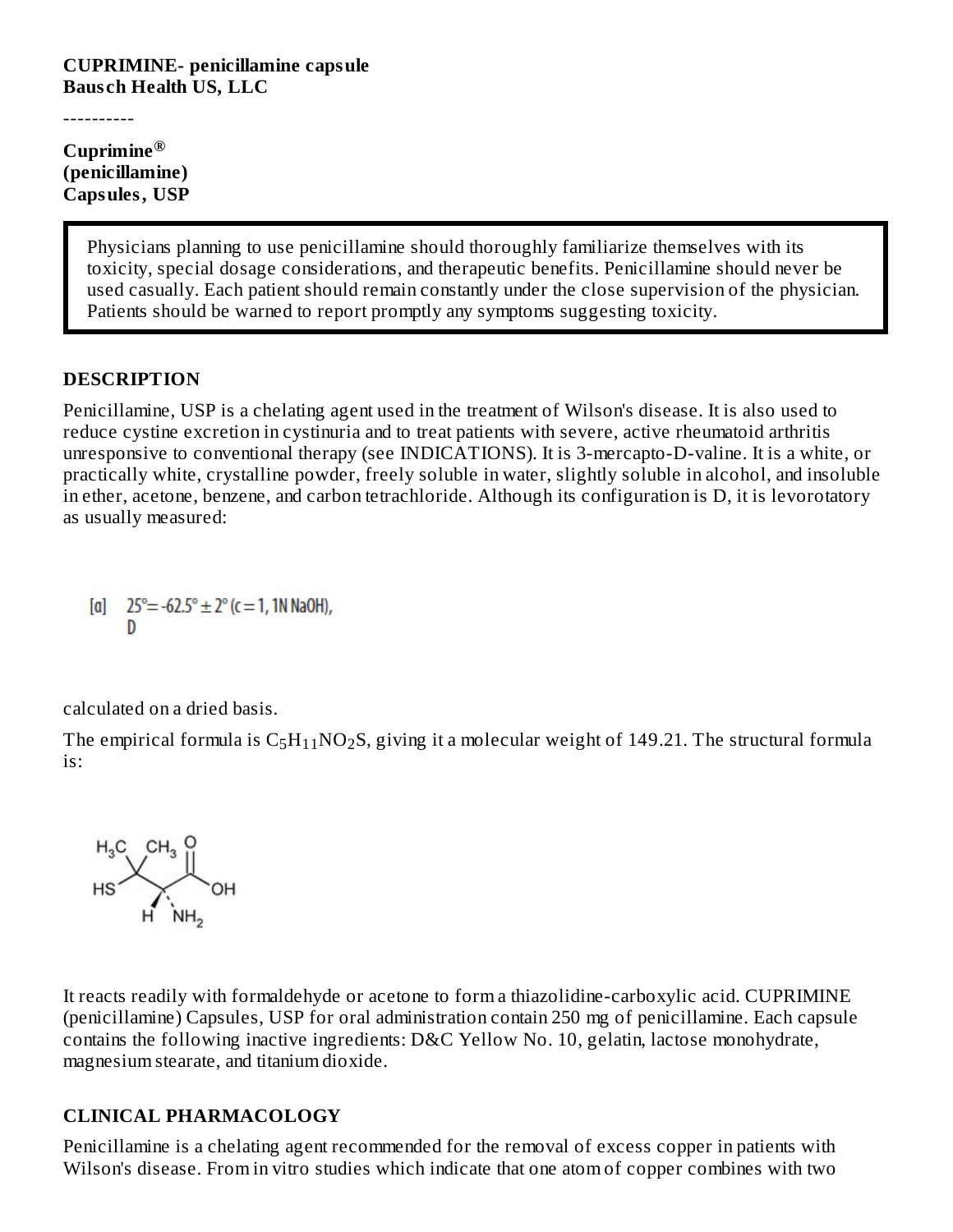molecules of penicillamine, it would appear that 1 g of penicillamine should be followed by the excretion of about 200 mg of copper; however, the actual amount excreted is about 1% of this.

Penicillamine also reduces excess cystine excretion in cystinuria. This is done, at least in part, by disulfide interchange between penicillamine and cystine, resulting in formation of penicillaminecysteine disulfide, a substance that is much more soluble than cystine and is excreted readily.

Penicillamine interferes with the formation of cross-links between tropocollagen molecules and cleaves them when newly formed.

The mechanism of action of penicillamine in rheumatoid arthritis is unknown although it appears to suppress disease activity. Unlike cytotoxic immunosuppressants, penicillamine markedly lowers IgM rheumatoid factor but produces no significant depression in absolute levels of serum immunoglobulins. Also unlike cytotoxic immunosuppressants which act on both, penicillamine in vitro depresses T-cell activity but not B-cell activity.

In vitro, penicillamine dissociates macroglobulins (rheumatoid factor) although the relationship of the activity to its effect in rheumatoid arthritis is not known.

In rheumatoid arthritis, the onset of therapeutic response to CUPRIMINE may not be seen for 2 or 3 months. In those patients who respond, however, the first evidence of suppression of symptoms such as pain, tenderness, and swelling is generally apparent within 3 months. The optimum duration of therapy has not been determined. If remissions occur, they may last from months to years, but usually require continued treatment (see DOSAGE AND ADMINISTRATION).

In all patients receiving penicillamine, it is important that CUPRIMINE be given on an empty stomach, at least 1 hour before meals or 2 hours after meals, and at least 1 hour apart from any other drug, food, milk, antacid, zinc, or iron-containing preparation. This permits maximum absorption and reduces the likelihood of inactivation by metal binding in the gastrointestinal tract.

### **Pharmacokinetics**

Penicillamine is absorbed rapidly but incompletely (40-70%) from the gastrointestinal tract, with wide inter-individual variations. Food, antacids, and iron reduce absorption of the drug. The peak plasma concentration of penicillamine occurs 1 to 3 hours after ingestion; it is approximately 1 to 2 mg/L after an oral dose of 250 mg. The drug appears in the plasma as free penicillamine, penicillamine disulfide, and penicillamine-cysteine disulfide. When prolonged treatment is stopped, there is a slow elimination phase lasting 4 to 6 days.

More than 80% of plasma penicillamine is bound to proteins, especially albumin and ceruloplasmin. The drug also binds to erythrocytes and macrophages. A small fraction of the dose is metabolized in the liver to S-methyl-D-penicillamine. Excretion is mainly renal, mainly as disulfides.

### **INDICATIONS**

CUPRIMINE is indicated in the treatment of Wilson's disease, cystinuria, and in patients with severe, active rheumatoid arthritis who have failed to respond to an adequate trial of conventional therapy. Available evidence suggests that CUPRIMINE is not of value in ankylosing spondylitis.

### **Wilson's Dis eas e**

Wilson's disease (hepatolenticular degeneration) occurs in individuals who have inherited an autosomal-recessive defect that leads to an accumulation of copper far in excess of metabolic requirements. The excess copper is deposited in several organs and tissues, and eventually produces pathological effects primarily in the liver, where damage progresses to postnecrotic cirrhosis, and in the brain, where degeneration is widespread. Copper is also deposited as characteristic, asymptomatic, golden-brown Kayser-Fleischer rings in the corneas of all patients with cerebral symptomatology and some patients who are either asymptomatic or manifest only hepatic symptomatology.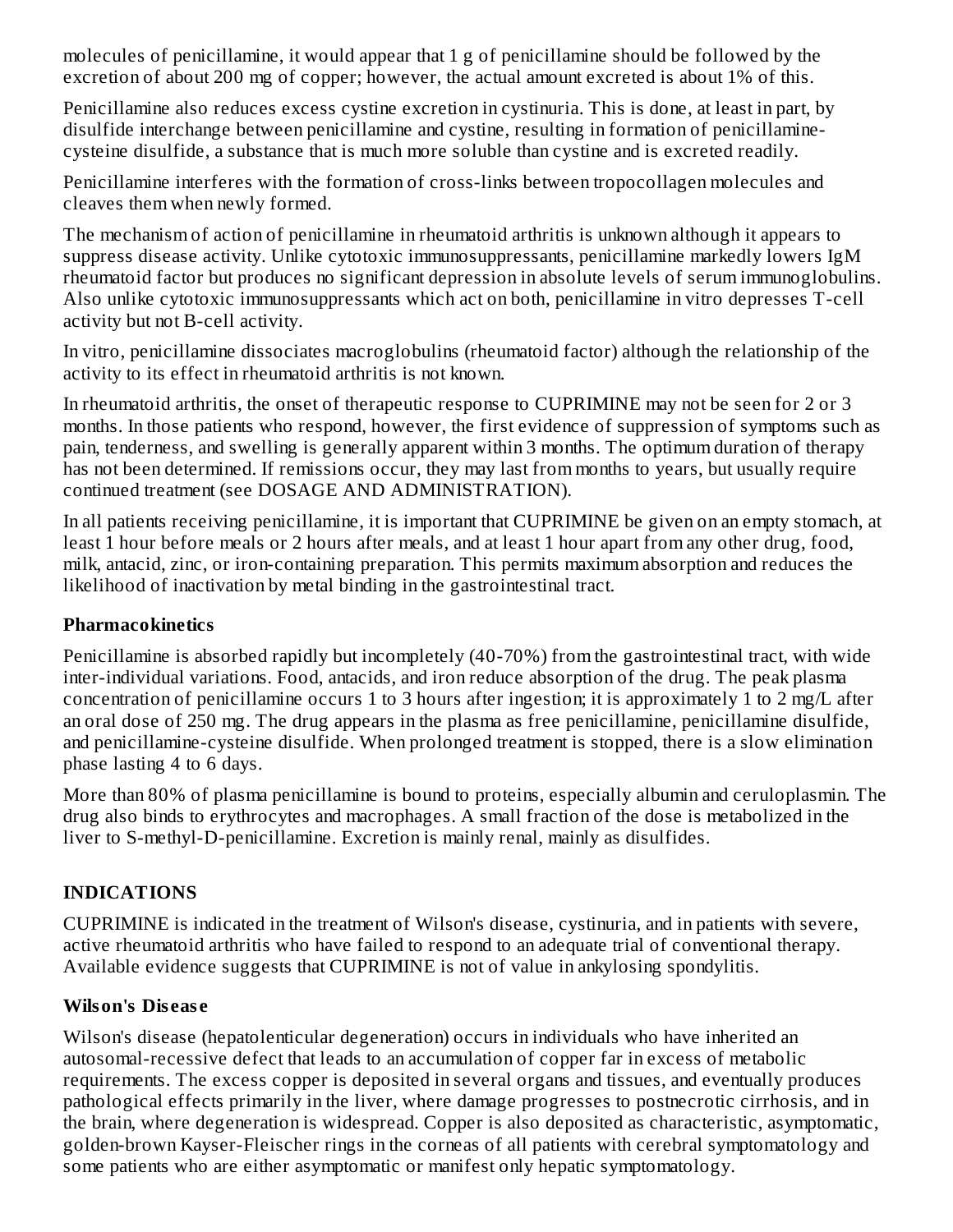Two types of patients require treatment for Wilson's disease: (1) the symptomatic, and (2) the asymptomatic in whom it can be assumed the disease will develop in the future if the patient is not treated.

The diagnosis, if suspected on the basis of family or individual history or physical examination, can be confirmed if the plasma copper-protein ceruloplasmin\*\* is less than 20 mg/dL and either a quantitative determination in a liver biopsy specimen shows an abnormally high concentration of copper (greater than 250 mcg/g dry weight) or Kayser-Fleischer rings are present.

Treatment has two objectives:

- 1) to minimize dietary intake of copper;
- 2) to promote excretion and complex formation (i.e., detoxification) of excess tissue copper.

The first objective is attained by a daily diet that contains no more than 1 or 2 mg of copper. Such a diet should exclude, most importantly, chocolate, nuts, shellfish, mushrooms, liver, molasses, broccoli, and cereals and dietary supplements enriched with copper, and be composed to as great an extent as possible of foods with a low copper content. Distilled or demineralized water should be used if the patient's drinking water contains more than 0.1 mg/L of copper.

For the second objective, a copper chelating agent is used.

In symptomatic patients, this treatment usually produces marked neurologic improvement, fading of Kayser-Fleischer rings, and gradual amelioration of hepatic dysfunction and psychic disturbances.

Clinical experience to date suggests that life is prolonged with the above regimen.

Noticeable improvement may not occur for 1 to 3 months. Occasionally, neurologic symptoms become worse during initiation of therapy with CUPRIMINE. Despite this, the drug should not be withdrawn. Temporary interruption carries an increased risk of developing a sensitivity reaction upon resumption of therapy, although it may result in clinical improvement of neurological symptoms (see WARNINGS). If the neurological symptoms and signs continue to worsen for a month after the initiation of CUPRIMINE therapy, several short courses of treatment with 2,3 - dimercaprol (BAL) while continuing CUPRIMINE may be considered.

Treatment of asymptomatic patients has been carried out for over 30 years. Symptoms and signs of the disease appear to be prevented indefinitely if daily treatment with CUPRIMINE is continued.

## **Cystinuria**

Cystinuria is characterized by excessive urinary excretion of the dibasic amino acids, arginine, lysine, ornithine, and cystine, and the mixed disulfide of cysteine and homocysteine. The metabolic defect that leads to cystinuria is inherited as an autosomal-recessive trait. Metabolism of the affected amino acids is influenced by at least two abnormal factors: (1) defective gastrointestinal absorption and (2) renal tubular dysfunction.

Arginine, lysine, ornithine, and cysteine are soluble substances, readily excreted. There is no apparent pathology connected with their excretion in excessive quantities.

Cystine, however, is so slightly soluble at the usual range of urinary pH that it is not excreted readily, and so crystallizes and forms stones in the urinary tract. Stone formation is the only known pathology in cystinuria.

Normal daily output of cystine is 40 to 80 mg. In cystinuria, output is greatly increased and may exceed 1 g/day. At 500 to 600 mg/day, stone formation is almost certain. When it is more than 300 mg/day, treatment is indicated.

Conventional treatment is directed at keeping urinary cystine diluted enough to prevent stone formation, keeping the urine alkaline enough to dissolve as much cystine as possible, and minimizing cystine production by a diet low in methionine (the major dietary precursor of cystine). Patients must drink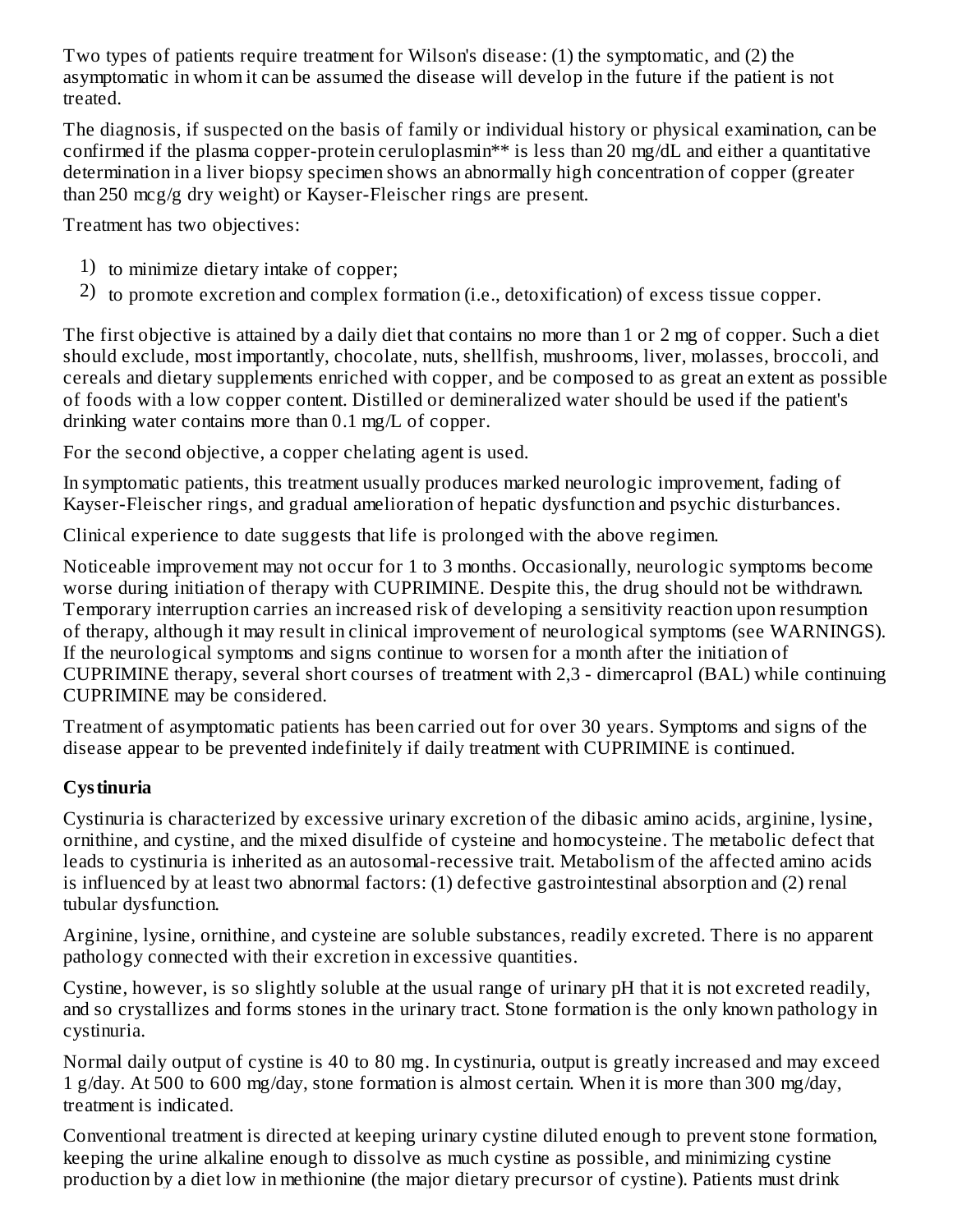production by a diet low in methionine (the major dietary precursor of cystine). Patients must drink enough fluid to keep urine-specific gravity below 1.010, take enough alkali to keep urinary pH at 7.5 to 8, and maintain a diet low in methionine. This diet is not recommended in growing children and probably is contraindicated in pregnancy because of its low protein content (see PRECAUTIONS).

When these measures are inadequate to control recurrent stone formation, CUPRIMINE may be used as additional therapy, and when patients refuse to adhere to conventional treatment, CUPRIMINE may be a useful substitute. It is capable of keeping cystine excretion to near normal values, thereby hindering stone formation and the serious consequences of pyelonephritis and impaired renal function that develop in some patients. Bartter and colleagues depict the process by which penicillamine interacts with cystine to form penicillamine-cysteine mixed disulfide as:

| $CSSC + PS'$                                    | $\overline{ }$ | $CS' + CSSP$ |
|-------------------------------------------------|----------------|--------------|
| $PSSP + CS'$                                    | $\sim$         | $PS' + CSSP$ |
| $\csc$ +<br><b>PSSP'</b>                        | $\sim$         | 2CSSP        |
| $CSSC = \text{cystine}$                         |                |              |
| $CS' = deprotonated$ cysteine                   |                |              |
| $PSSP = penicillamine disulfide$                |                |              |
| PS' = deprotonated penicillamine sulfhydryl     |                |              |
| $CSSP = penicillamine-cysteine mixed disulfide$ |                |              |

In this process, it is assumed that the deprotonated form of penicillamine, PS', is the active factor in bringing about the disulfide interchange.

### **Rheumatoid Arthritis**

Because CUPRIMINE can cause severe adverse reactions, its use in rheumatoid arthritis should be restricted to patients who have severe, active disease and who have failed to respond to an adequate trial of conventional therapy. Even then, benefit-to-risk ratio should be carefully considered. Other measures, such as rest, physiotherapy, salicylates, and corticosteroids, should be used, when indicated, in conjunction with CUPRIMINE (see PRECAUTIONS).

## **CONTRAINDICATIONS**

Except for the treatment of Wilson's disease or certain patients with cystinuria, use of penicillamine during pregnancy is contraindicated (see WARNINGS).

Although breast milk studies have not been reported in animals or humans, mothers on therapy with penicillamine should not nurse their infants.

Patients with a history of penicillamine-related aplastic anemia or agranulocytosis should not be restarted on penicillamine (see WARNINGS and ADVERSE REACTIONS).

Because of its potential for causing renal damage, penicillamine should not be administered to rheumatoid arthritis patients with a history or other evidence of renal insufficiency.

### **WARNINGS**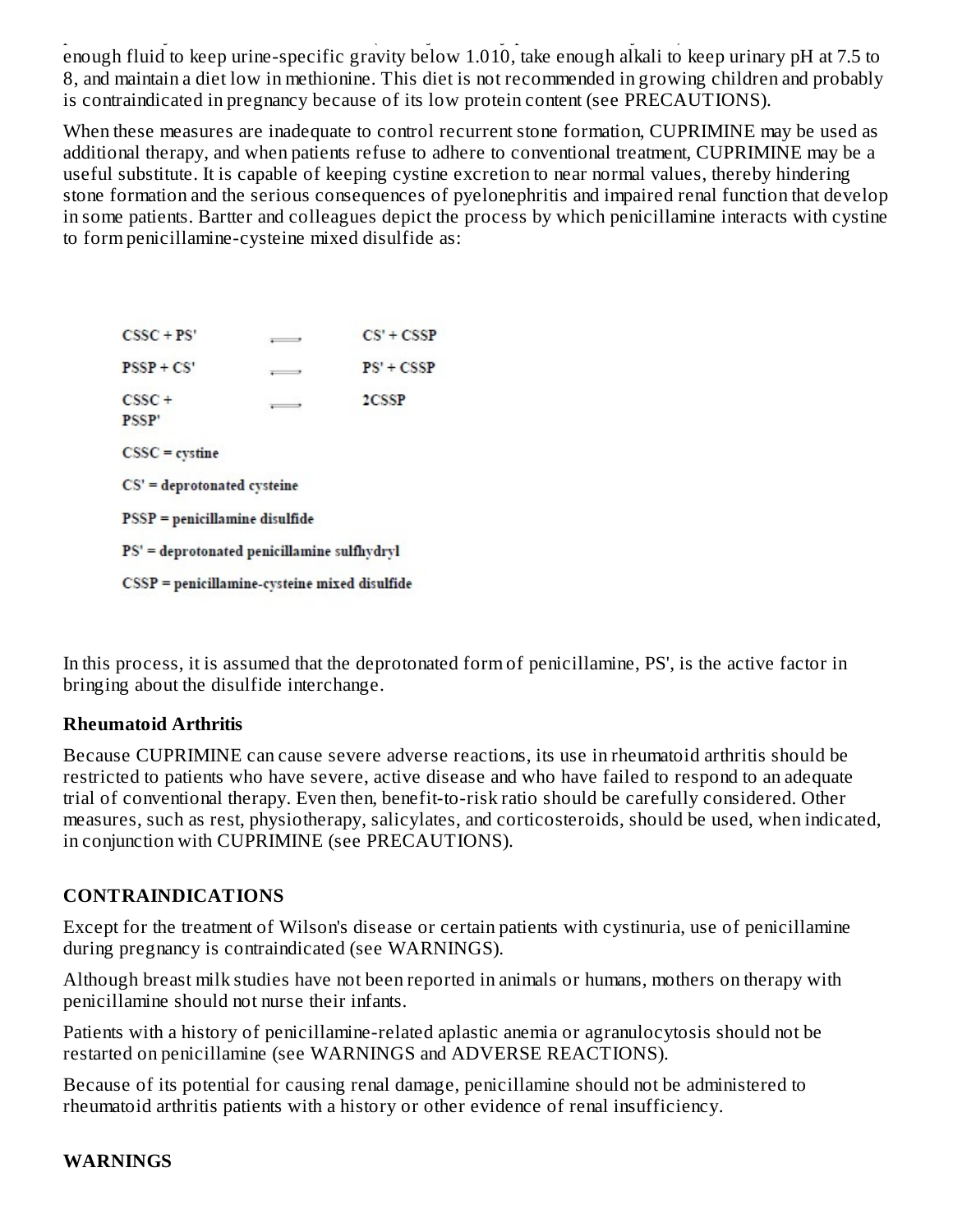The use of penicillamine has been associated with fatalities due to certain diseases such as aplastic anemia, agranulocytosis, thrombocytopenia, Goodpasture's syndrome, and myasthenia gravis.

Because of the potential for serious hematological and renal adverse reactions to occur at any time, routine urinalysis, white and differential blood cell count, hemoglobin determination, and direct platelet count must be done twice weekly, together with monitoring of the patient's skin, lymph nodes, and body temperature, during the first month of therapy, every two weeks for the next 5 months, and monthly thereafter. Patients should be instructed to report promptly the development of signs and symptoms of granulocytopenia and/or thrombocytopenia such as fever, sore throat, chills, bruising, or bleeding. The above laboratory studies should then be promptly repeated.

Leukopenia and thrombocytopenia have been reported to occur in up to 5% of patients during penicillamine therapy. Leukopenia is of the granulocytic series and may or may not be associated with an increase in eosinophils. A confirmed reduction in White Blood Cells (WBC) below 3500/mm<sup>3</sup> mandates discontinuance of penicillamine therapy. Thrombocytopenia may be on an idiosyncratic basis, with decreased or absent megakaryocytes in the marrow, when it is part of an aplastic anemia. In other cases, the thrombocytopenia is presumably on an immune basis since the number of megakaryocytes in the marrow has been reported to be normal or sometimes increased. The development of a platelet count below 100,000/mm<sup>3</sup>, even in the absence of clinical bleeding, requires at least temporary cessation of penicillamine therapy. A progressive fall in either platelet count or WBC count in three successive determinations, even though values are still within the normal range, likewise requires at least temporary cessation.

Proteinuria and/or hematuria may develop during therapy and may be warning signs of membranous glomerulopathy which can progress to a nephrotic syndrome. Close observation of these patients is essential. In some patients, the proteinuria disappears with continued therapy; in others, penicillamine must be discontinued. When a patient develops proteinuria or hematuria, the physician must ascertain whether it is a sign of drug-induced glomerulopathy or is unrelated to penicillamine.

Rheumatoid arthritis patients who develop moderate degrees of proteinuria may be continued cautiously on penicillamine therapy, provided that quantitative 24-hour urinary protein determinations are obtained at intervals of 1 to 2 weeks. Penicillamine dosage should not be increased under these circumstances. Proteinuria which exceeds 1 g/24 hours, or proteinuria which is progressively increasing, requires either discontinuance of the drug or a reduction in the dosage. In some patients, proteinuria has been reported to clear following reduction in dosage.

In rheumatoid arthritis patients, penicillamine should be discontinued if unexplained gross hematuria or persistent microscopic hematuria develops.

In patients with Wilson's disease or cystinuria, the risks of continued penicillamine therapy in patients manifesting potentially serious urinary abnormalities must be weighed against the expected therapeutic benefits.

When penicillamine is used in cystinuria, an annual x-ray for renal stones is advised. Cystine stones form rapidly, sometimes in 6 months. Up to one year or more may be required for any urinary abnormalities to disappear after penicillamine has been discontinued.

Because of rare reports of intrahepatic cholestasis and toxic hepatitis, liver function tests are recommended every 6 months for the duration of therapy. In Wilson's disease, these are recommended every 3 months, at least during the first year of treatment.

Goodpasture's syndrome has occurred rarely. The development of abnormal urinary findings associated with hemoptysis and pulmonary infiltrates on x-ray requires immediate cessation of penicillamine.

Obliterative bronchiolitis has been reported rarely. The patient should be cautioned to report immediately pulmonary symptoms such as exertional dyspnea, unexplained cough, or wheezing. Pulmonary function studies should be considered at that time.

Onset of new neurological symptoms has been reported with CUPRIMINE (see ADVERSE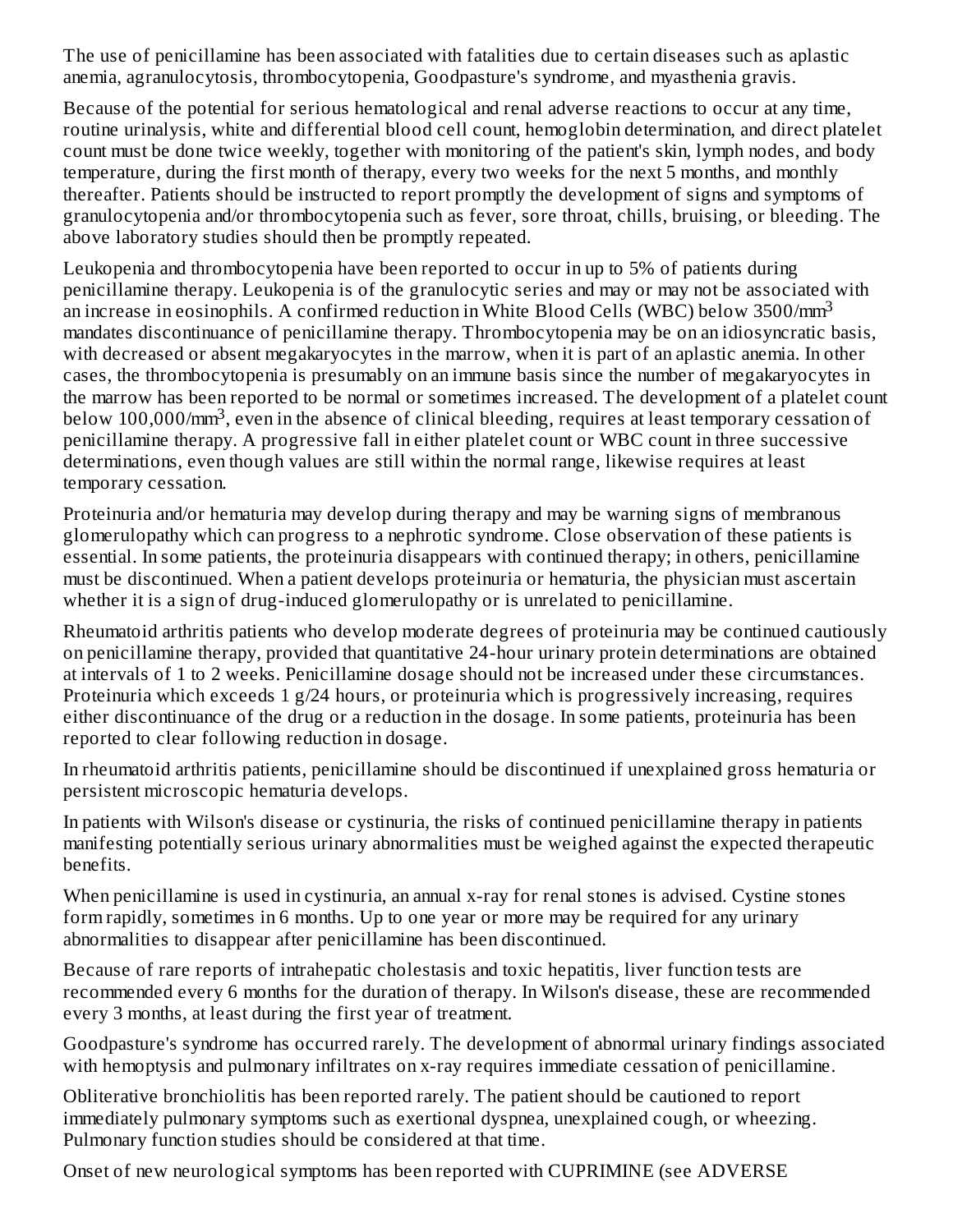REACTIONS). Occasionally, neurological symptoms become worse during initiation of therapy with CUPRIMINE (see INDICATIONS). Myasthenic syndrome sometimes progressing to myasthenia gravis has been reported. Ptosis and diplopia, with weakness of the extraocular muscles, are often early signs of myasthenia. In the majority of cases, symptoms of myasthenia have receded after withdrawal of penicillamine.

Most of the various forms of pemphigus have occurred during treatment with penicillamine. Pemphigus vulgaris and pemphigus foliaceus are reported most frequently, usually as a late complication of therapy. The seborrhea-like characteristics of pemphigus foliaceus may obscure an early diagnosis. When pemphigus is suspected, CUPRIMINE should be discontinued. Treatment has consisted of high doses of corticosteroids alone or, in some cases, concomitantly with an immunosuppressant. Treatment may be required for only a few weeks or months, but may need to be continued for more than a year.

Once instituted for Wilson's disease or cystinuria, treatment with penicillamine should, as a rule, be continued on a daily basis. Interruptions for even a few days have been followed by sensitivity reactions after reinstitution of therapy.

## **Pregnancy**

Penicillamine can cause fetal harm when administered to a pregnant woman. Penicillamine has been shown to be teratogenic in rats when given in doses six times higher than the highest dose recommended for human use. Skeletal defects, cleft palates, and fetal toxicity (resorptions) have been reported.

There are no controlled studies on the use of penicillamine in pregnant women. Although normal outcomes have been reported, characteristic congenital cutis laxa and associated birth defects have been reported in infants born of mothers who received therapy with penicillamine during pregnancy. Penicillamine should be used in women of childbearing potential only when the expected benefits outweigh the possible hazards. Women on therapy with penicillamine who are of childbearing potential should be apprised of this risk, advised to report promptly any missed menstrual periods or other indications of possible pregnancy, and followed closely for early recognition of pregnancy. If this drug is used during pregnancy, or if the patient becomes pregnant while taking this drug, the patient should be apprised of the potential hazard to the fetus.

## **Wilson's Dis eas e**

Reported experience\*\*\* shows that continued treatment with penicillamine throughout pregnancy protects the mother against relapse of Wilson's disease, and that discontinuation of penicillamine has deleterious effects on the mother, which may be fatal.

If penicillamine is administered during pregnancy to patients with Wilson's disease, it is recommended that the daily dosage be limited to 750 mg. If cesarean section is planned, the daily dose should be reduced to 250 mg, but not lower, for the last 6 weeks of pregnancy and postoperatively until wound healing is complete.

## **Cystinuria**

If possible, penicillamine should not be given during pregnancy to women with cystinuria (see CONTRAINDICATIONS). There are reports of women with cystinuria on therapy with penicillamine who gave birth to infants with generalized connective tissue defects who died following abdominal surgery. If stones continue to form in these patients, the benefits of therapy to the mother must be evaluated against the risk to the fetus.

## **Rheumatoid Arthritis**

Penicillamine should not be administered to rheumatoid arthritis patients who are pregnant (see CONTRAINDICATIONS) and should be discontinued promptly in patients in whom pregnancy is suspected or diagnosed. There is a report that a woman with rheumatoid arthritis treated with less than 1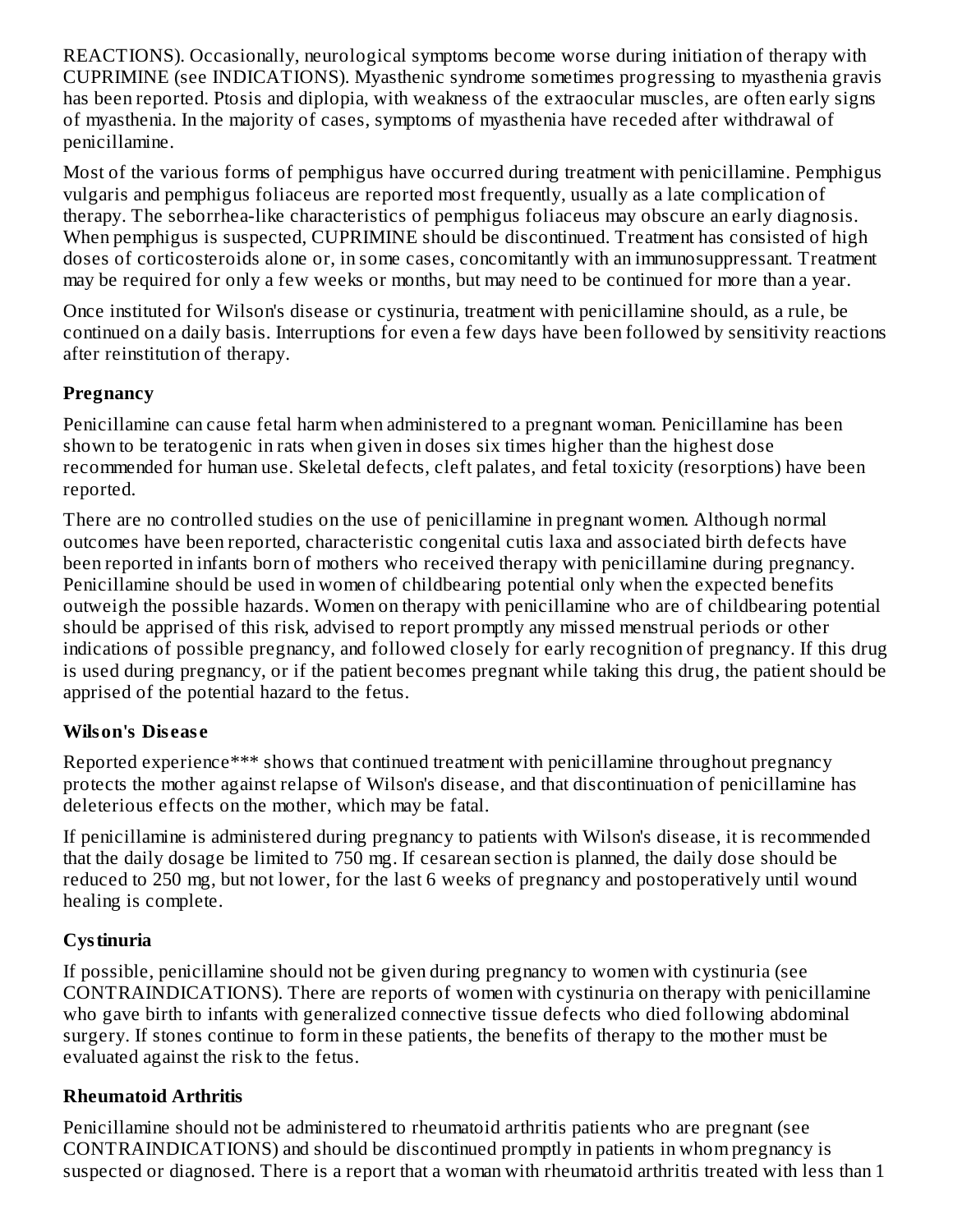g/day of penicillamine during pregnancy gave birth (cesarean delivery) to an infant with growth retardation, flattened face with broad nasal bridge, low set ears, short neck with loose skin folds, and unusually lax body skin.

# **PRECAUTIONS**

Some patients may experience drug fever, a marked febrile response to penicillamine, usually in the second to third week following initiation of therapy. Drug fever may sometimes be accompanied by a macular cutaneous eruption. In the case of drug fever in patients with Wilson's disease or cystinuria, penicillamine should be temporarily discontinued until the reaction subsides. Then penicillamine should be reinstituted with a small dose that is gradually increased until the desired dosage is attained. Systemic steroid therapy may be necessary, and is usually helpful, in such patients in whom drug fever and rash develop several times.

In the case of drug fever in rheumatoid arthritis patients, because other treatments are available, penicillamine should be discontinued and another therapeutic alternative tried since experience indicates that the febrile reaction will recur in a very high percentage of patients upon readministration of penicillamine.

The skin and mucous membranes should be observed for allergic reactions. Early and late rashes have occurred. Early rash occurs during the first few months of treatment and is more common. It is usually a generalized pruritic, erythematous, maculopapular, or morbilliform rash and resembles the allergic rash seen with other drugs. Early rash usually disappears within days after stopping penicillamine and seldom recurs when the drug is restarted at a lower dosage. Pruritus and early rash may often be controlled by the concomitant administration of antihistamines.

Less commonly, a late rash may be seen, usually after 6 months or more of treatment, which requires discontinuation of penicillamine. It is usually on the trunk, is accompanied by intense pruritus, and is usually unresponsive to topical corticosteroid therapy. Late rash may take weeks to disappear after penicillamine is stopped and usually recurs if the drug is restarted.

The appearance of a drug eruption accompanied by fever, arthralgia, lymphadenopathy, or other allergic manifestations usually requires discontinuation of penicillamine.

Certain patients will develop a positive antinuclear antibody (ANA) test and some of these may show a lupus erythematosus-like syndrome similar to drug-induced lupus associated with other drugs. The lupus erythematosus-like syndrome is not associated with hypocomplementemia and may be present without nephropathy. The development of a positive ANA test does not mandate discontinuance of the drug; however, the physician should be alerted to the possibility that a lupus erythematosus-like syndrome may develop in the future.

Some patients may develop oral ulcerations which in some cases have the appearance of aphthous stomatitis. The stomatitis usually recurs on rechallenge but often clears on a lower dosage. Although rare, cheilosis, glossitis, and gingivostomatitis have also been reported. These oral lesions are frequently dose-related and may preclude further increase in penicillamine dosage or require discontinuation of the drug.

Hypogeusia (a blunting or diminution in taste perception) has occurred in some patients. This may last 2 to 3 months or more and may develop into a total loss of taste; however, it is usually self-limited despite continued penicillamine treatment. Such taste impairment is rare in patients with Wilson's disease.

Penicillamine should not be used in patients who are receiving concurrently gold therapy, antimalarial or cytotoxic drugs, oxyphenbutazone or phenylbutazone because these drugs are also associated with similar serious hematologic and renal adverse reactions.

Patients who have had gold salt therapy discontinued due to a major toxic reaction may be at greater risk of serious adverse reactions with penicillamine but not necessarily of the same type.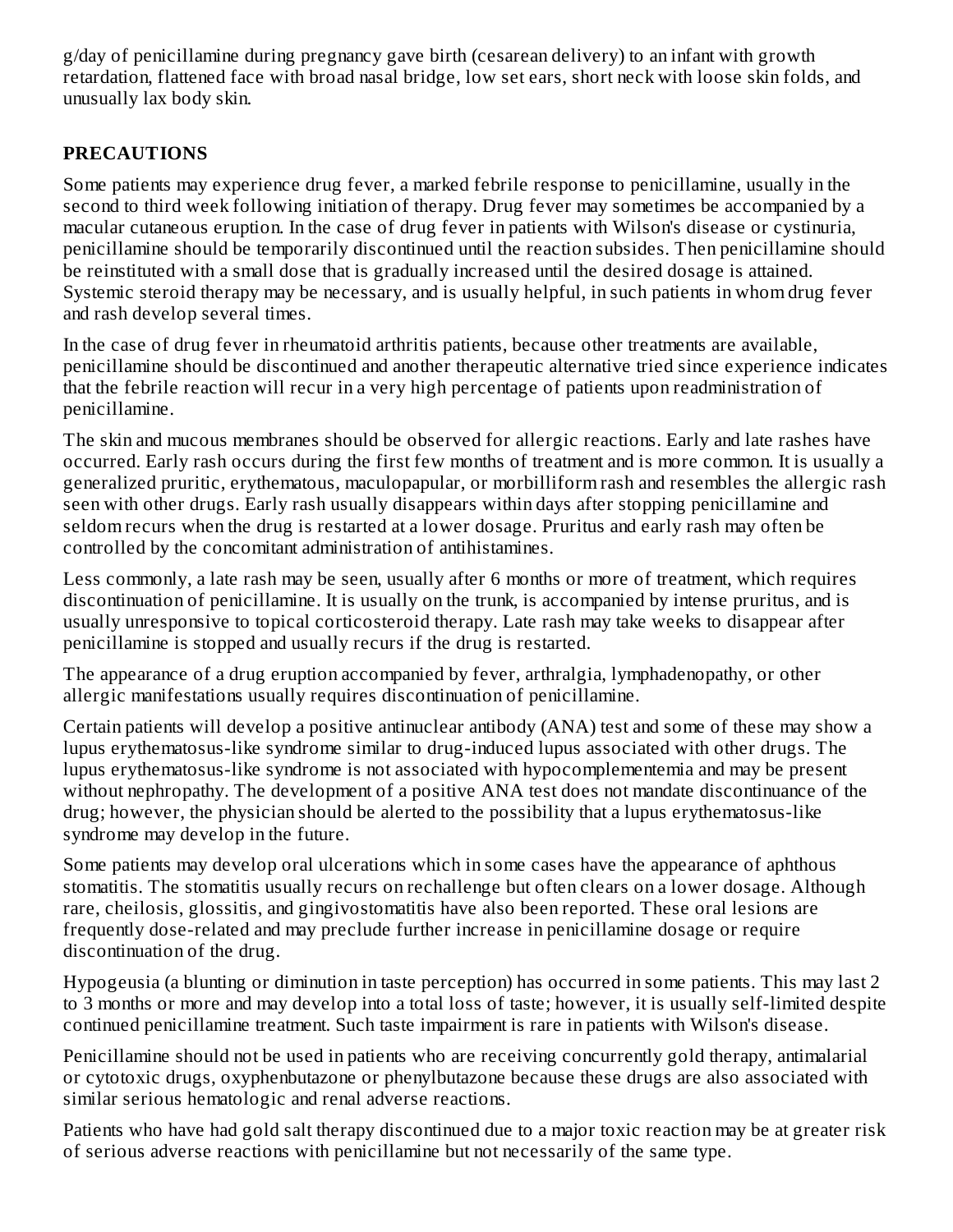Patients who are allergic to penicillin may theoretically have cross-sensitivity to penicillamine. The possibility of reactions from contamination of penicillamine by trace amounts of penicillin has been eliminated now that penicillamine is being produced synthetically rather than as a degradation product of penicillin.

Patients with Wilson's disease or cystinuria should be given 25 mg/day of pyridoxine during therapy, since penicillamine increases the requirement for this vitamin. Patients also may receive benefit from a multivitamin preparation, although there is no evidence that deficiency of any vitamin other than pyridoxine is associated with penicillamine. In Wilson's disease, multivitamin preparations must be copper-free.

Rheumatoid arthritis patients whose nutrition is impaired should also be given a daily supplement of pyridoxine. Mineral supplements should not be given, since they may block the response to penicillamine. Iron deficiency may develop, especially in pediatric patients and in menstruating women. In Wilson's disease, this may be a result of adding the effects of the low copper diet, which is probably also low in iron, and the penicillamine to the effects of blood loss or growth. In cystinuria, a low methionine diet may contribute to iron deficiency, since it is necessarily low in protein. If necessary, iron may be given in short courses, but a period of 2 hours should elapse between administration of penicillamine and iron, since orally administered iron has been shown to reduce the effects of penicillamine.

Penicillamine causes an increase in the amount of soluble collagen. In the rat, this results in inhibition of normal healing and also a decrease in tensile strength of intact skin. In man, this may be the cause of increased skin friability at sites especially subject to pressure or trauma, such as shoulders, elbows, knees, toes, and buttocks. Extravasations of blood may occur and may appear as purpuric areas, with external bleeding if the skin is broken, or as vesicles containing dark blood. Neither type is progressive. There is no apparent association with bleeding elsewhere in the body and no associated coagulation defect has been found. Therapy with penicillamine may be continued in the presence of these lesions. They may not recur if dosage is reduced. Other reported effects probably due to the action of penicillamine on collagen are excessive wrinkling of the skin and development of small, white papules at venipuncture and surgical sites.

The effects of penicillamine on collagen and elastin make it advisable to consider a reduction in dosage to 250 mg/day, when surgery is contemplated. Reinstitution of full therapy should be delayed until wound healing is complete.

## **Carcinogenesis, Mutagenesis, Impairment of Fertility**

Long-term animal carcinogenicity studies have not been done with penicillamine. There is a report that five of ten autoimmune disease-prone New Zealand black (NZB) hybrid mice developed lymphocytic leukemia after 6 months' intraperitoneal treatment with a dose of 400 mg/kg penicillamine 5 days per week.

Penicillamine is directly mutagenic to *S. typhimurium* strain TA92 in the Ames test; mutagenicity is enhanced by kidney postmitochondrial subcellular fraction 9. Penicillamine does not induce gene mutations in Chinese hamster V79 cells.

Penicillamine induces sister-chromatid exchanges and chromosome aberrations in cultivated mammalian cells. No studies on the effect of penicillamine on fertility are available.

## **Pregnancy**

(see WARNINGS, Pregnancy)

## **Nursing Mothers**

See CONTRAINDICATIONS.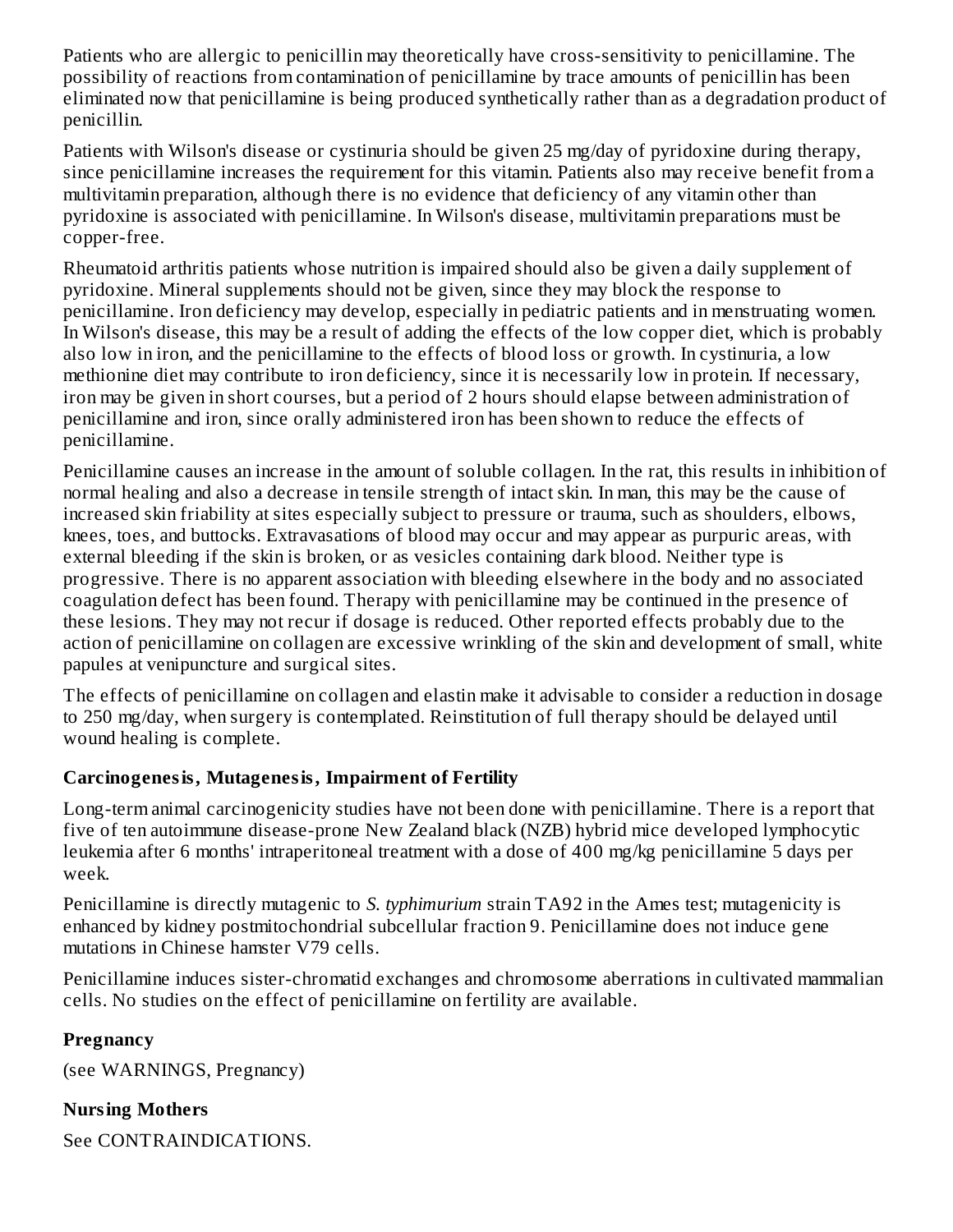## **Pediatric Us e**

The efficacy of CUPRIMINE in juvenile rheumatoid arthritis has not been established.

## **Geriatric Us e**

Clinical studies of CUPRIMINE are limited in subjects aged 65 and over; they did not include sufficient numbers of elderly subjects aged 65 and over to adequately determine whether they respond differently from younger subjects. Review of reported clinical trials with penicillamine in the elderly suggest greater risk than in younger patients for overall skin rash and abnormality of taste. In general, dose selection for an elderly patient should be cautious, starting at the low end of the dosing range, reflecting the greater frequency of decreased hepatic, renal, or cardiac function, and of concomitant disease or other drugs.

This drug is known to be substantially excreted by the kidney, and the risk of toxic reactions to this drug may be greater in patients with impaired renal function. Because elderly patients are more likely to have decreased renal function, care should be taken in dose selection and careful monitoring of renal function is recommended.

# **ADVERSE REACTIONS**

Penicillamine is a drug with a high incidence of untoward reactions, some of which are potentially fatal. Therefore, it is mandatory that patients receiving penicillamine therapy remain under close medical supervision throughout the period of drug administration (see WARNINGS and PRECAUTIONS).

Reported incidences (%) for the most commonly occurring adverse reactions in rheumatoid arthritis patients are noted, based on 17 representative clinical trials reported in the literature (1270 patients).

# **Allergic**

Generalized pruritus, early and late rashes (5%), pemphigus (see WARNINGS), and drug eruptions, which may be accompanied by fever, arthralgia, or lymphadenopathy have occurred (see WARNINGS and PRECAUTIONS). Some patients may show a lupus erythematosus-like syndrome similar to druginduced lupus produced by other pharmacological agents (see PRECAUTIONS).

Urticaria and exfoliative dermatitis have occurred.

Thyroiditis has been reported; hypoglycemia in association with anti-insulin antibodies has been reported. These reactions are extremely rare.

Some patients may develop a migratory polyarthralgia, often with objective synovitis (see DOSAGE AND ADMINISTRATION).

## **Gastrointestinal**

Anorexia, epigastric pain, nausea, vomiting, or occasional diarrhea may occur (17%).

Isolated cases of reactivated peptic ulcer have occurred, as have hepatic dysfunction including hepatic failure and pancreatitis. Intrahepatic cholestasis and toxic hepatitis have been reported rarely. There have been a few reports of increased serum alkaline phosphatase, lactic dehydrogenase, and positive cephalin flocculation and thymol turbidity tests.

Some patients may report a blunting, diminution, or total loss of taste perception (12%) or may develop oral ulcerations. Although rare, cheilosis, glossitis, and gingivostomatitis have been reported (see PRECAUTIONS).

Gastrointestinal side effects are usually reversible following cessation of therapy.

## **Hematological**

Penicillamine can cause bone marrow depression (see WARNINGS). Leukopenia (2%) and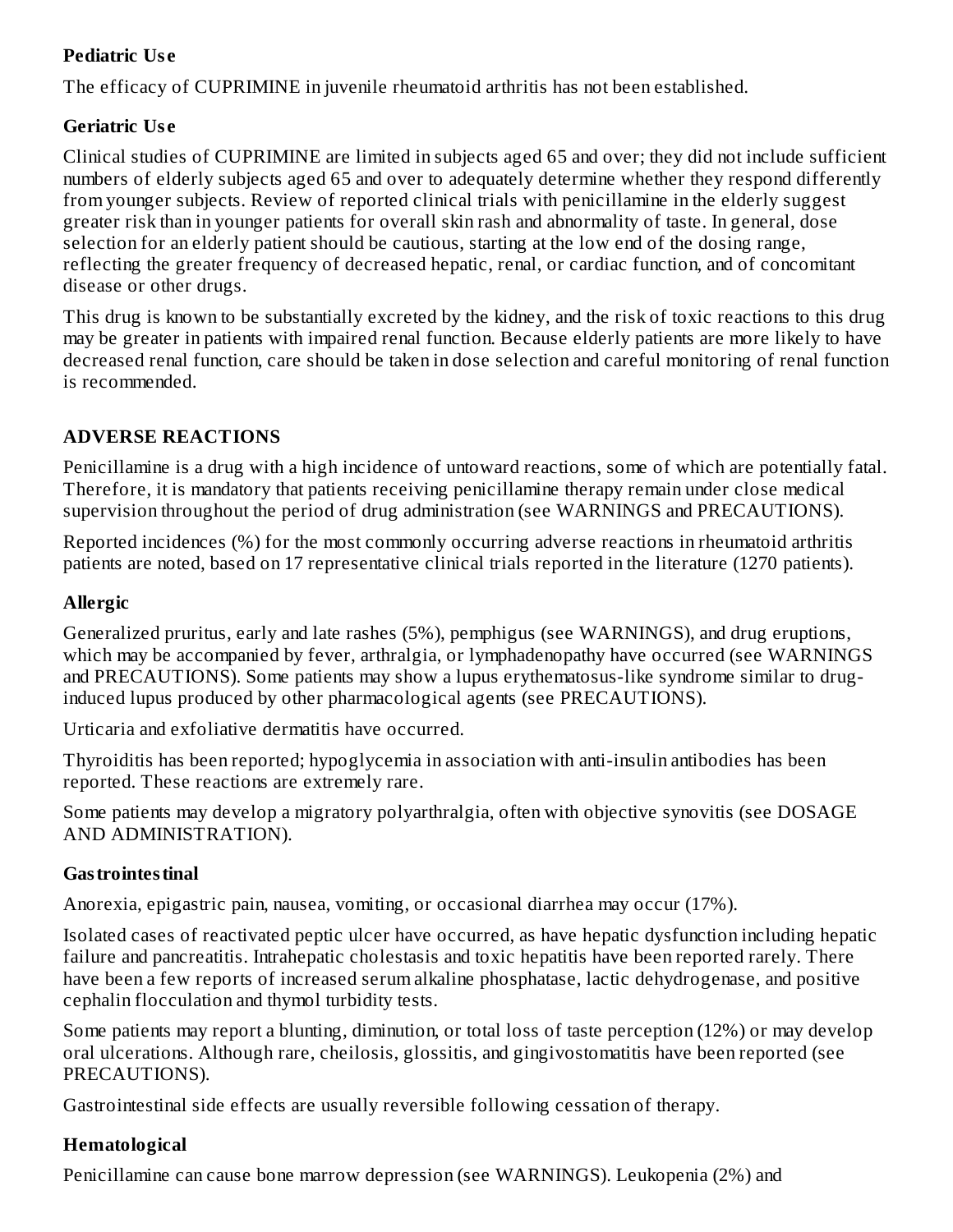thrombocytopenia (4%) also have occurred. Fatalities have been reported as a result of thrombocytopenia, agranulocytosis, aplastic anemia, and sideroblastic anemia.

Thrombotic thrombocytopenic purpura, hemolytic anemia, red cell aplasia, monocytosis, leukocytosis, eosinophilia, and thrombocytosis have also been reported.

## **Renal**

Patients on penicillamine therapy may develop proteinuria (6%) and/or hematuria which, in some, may progress to the development of the nephrotic syndrome as a result of an immune complex membranous glomerulopathy (see WARNINGS). Renal failure has been reported.

## **Central Nervous System**

Tinnitus, optic neuritis, and peripheral sensory and motor neuropathies (including polyradiculoneuropathy, i.e., Guillain-Barré syndrome) have been reported. Muscular weakness may or may not occur with the peripheral neuropathies. Visual and psychic disturbances; mental disorders; and agitation and anxiety have been reported.

## **Neuromus cular**

Myasthenia gravis (see WARNINGS); dystonia.

## **Other**

Adverse reactions that have been reported rarely include thrombophlebitis; hyperpyrexia (see PRECAUTIONS); falling hair or alopecia; lichen planus; polymyositis; dermatomyositis; mammary hyperplasia; elastosis perforans serpiginosa; toxic epidermal necrolysis; anetoderma (cutaneous macular atrophy); and Goodpasture's syndrome, a severe and ultimately fatal glomerulonephritis associated with intra-alveolar hemorrhage (see WARNINGS). Vasculitis, including fatal renal vasculitis, has also been reported. Allergic alveolitis, obliterative bronchiolitis, interstitial pneumonitis, and pulmonary fibrosis have been reported in patients with severe rheumatoid arthritis, some of whom were receiving penicillamine. Bronchial asthma also has been reported.

Increased skin friability; excessive wrinkling of skin; and development of small white papules at venipuncture and surgical sites have been reported (see PRECAUTIONS); yellow nail syndrome.

The chelating action of the drug may cause increased excretion of other heavy metals such as zinc, mercury, and lead.

There have been reports associating penicillamine with leukemia. However, circumstances involved in these reports are such that a cause and effect relationship to the drug has not been established.

### **To report SUSPECTED ADVERSE REACTIONS, contact Baus ch Health US, LLC at 1-800- 321-4576 or FDA at 1-800-FDA-1088 or www.fda.gov/medwatch.**

## **DOSAGE AND ADMINISTRATION**

In all patients receiving penicillamine, it is important that CUPRIMINE be given on an empty stomach, at least one hour before meals or two hours after meals, and at least one hour apart from any other drug, food, or milk. Because penicillamine increases the requirement for pyridoxine, patients may require a daily supplement of pyridoxine (see PRECAUTIONS).

## **Wilson's Dis eas e**

Optimal dosage can be determined by measurement of urinary copper excretion and the determination of free copper in the serum. The urine must be collected in copper-free glassware, and should be quantitatively analyzed for copper before and soon after initiation of therapy with CUPRIMINE.

Determination of 24-hour urinary copper excretion is of greatest value in the first week of therapy with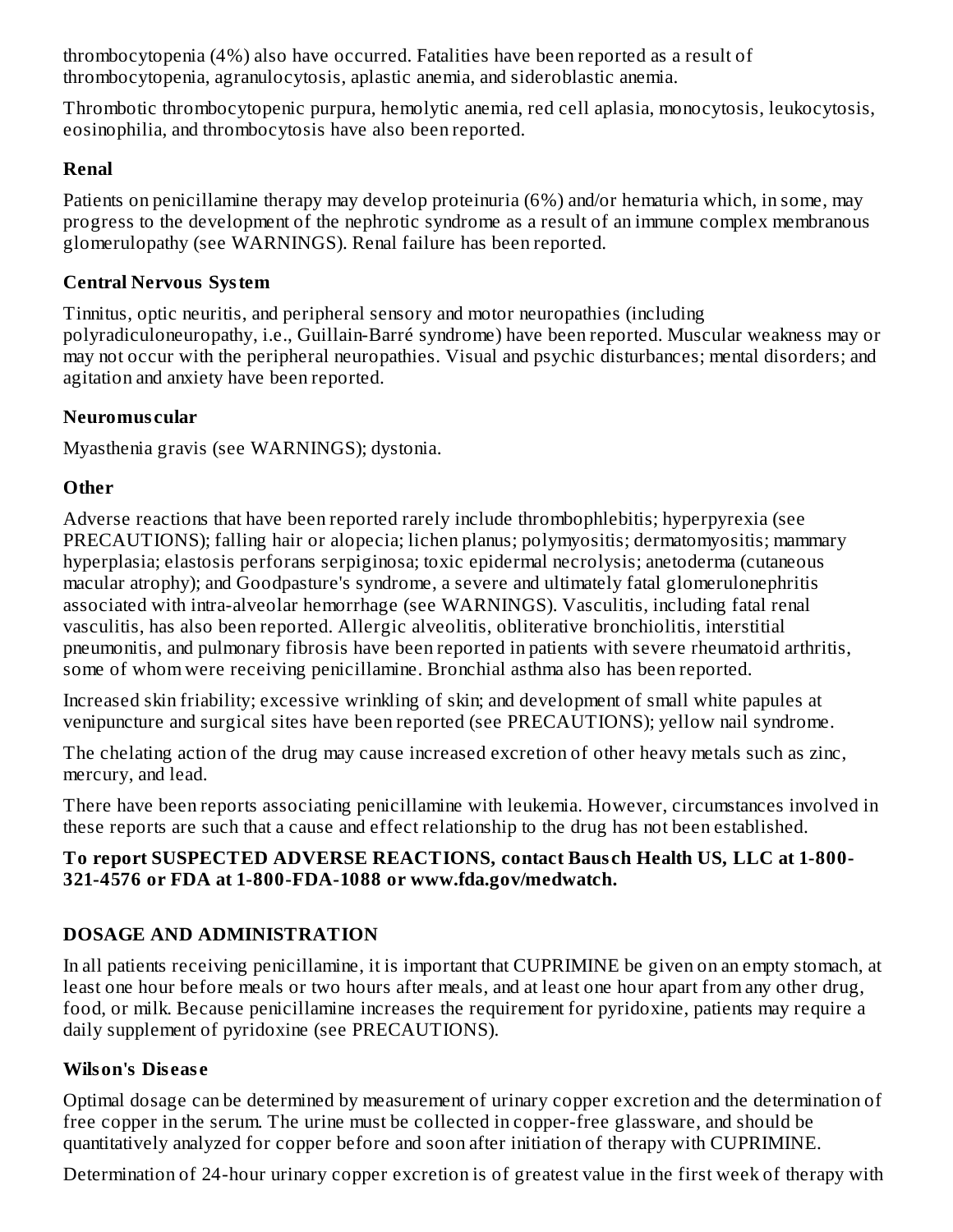penicillamine. In the absence of any drug reaction, a dose between 0.75 and 1.5 g that results in an initial 24-hour cupriuresis of over 2 mg should be continued for about 3 months, by which time the most reliable method of monitoring maintenance treatment is the determination of free copper in the serum. This equals the difference between quantitatively determined total copper and ceruloplasmin copper. Adequately treated patients will usually have less than 10 mcg free copper/dL of serum. It is seldom necessary to exceed a dosage of 2 g/day. If the patient is intolerant to therapy with CUPRIMINE, alternative treatment is trientine hydrochloride.

In patients who cannot tolerate as much as 1 g/day initially, initiating dosage with 250 mg/day and increasing gradually to the requisite amount, gives closer control of the effects of the drug and may help to reduce the incidence of adverse reactions.

# **Cystinuria**

It is recommended that CUPRIMINE be used along with conventional therapy. By reducing urinary cystine, it decreases crystalluria and stone formation. In some instances, it has been reported to decrease the size of, and even to dissolve, stones already formed.

The usual dosage of CUPRIMINE in the treatment of cystinuria is 2 g/day for adults, with a range of 1 to 4 g/day. For pediatric patients, dosage can be based on 30 mg/kg/day. The total daily amount should be divided into four doses. If four equal doses are not feasible, give the larger portion at bedtime. If adverse reactions necessitate a reduction in dosage, it is important to retain the bedtime dose.

Initiating dosage with 250 mg/day, and increasing gradually to the requisite amount, gives closer control of the effects of the drug and may help to reduce the incidence of adverse reactions.

In addition to taking CUPRIMINE, patients should drink copiously. It is especially important to drink about a pint of fluid at bedtime and another pint once during the night when urine is more concentrated and more acid than during the day. The greater the fluid intake, the lower the required dosage of CUPRIMINE.

Dosage must be individualized to an amount that limits cystine excretion to 100 to 200 mg/day in those with no history of stones, and below 100 mg/day in those who have had stone formation and/or pain. Thus, in determining dosage, the inherent tubular defect, the patient's size, age, and rate of growth, and his diet and water intake all must be taken into consideration.

The standard nitroprusside cyanide test has been reported useful as a qualitative measure of the effective dose:† Add 2 mL of freshly prepared 5% sodium cyanide to 5 mL of a 24-hour aliquot of protein-free urine and let stand 10 minutes. Add five drops of freshly prepared 5% sodium nitroprusside and mix. Cystine will turn the mixture magenta. If the result is negative, it can be assumed that cystine excretion is less than 100 mg/g creatinine.

Although penicillamine is rarely excreted unchanged, it also will turn the mixture magenta. If there is any question as to which substance is causing the reaction, a ferric chloride test can be done to eliminate doubt: Add 3% ferric chloride dropwise to the urine. Penicillamine will turn the urine an immediate and quickly fading blue. Cystine will not produce any change in appearance.

# **Rheumatoid Arthritis**

The principal rule of treatment with CUPRIMINE in rheumatoid arthritis is patience. The onset of therapeutic response is typically delayed. Two or three months may be required before the first evidence of a clinical response is noted (see CLINICAL PHARMACOLOGY).

When treatment with CUPRIMINE has been interrupted because of adverse reactions or other reasons, the drug should be reintroduced cautiously by starting with a lower dosage and increasing slowly.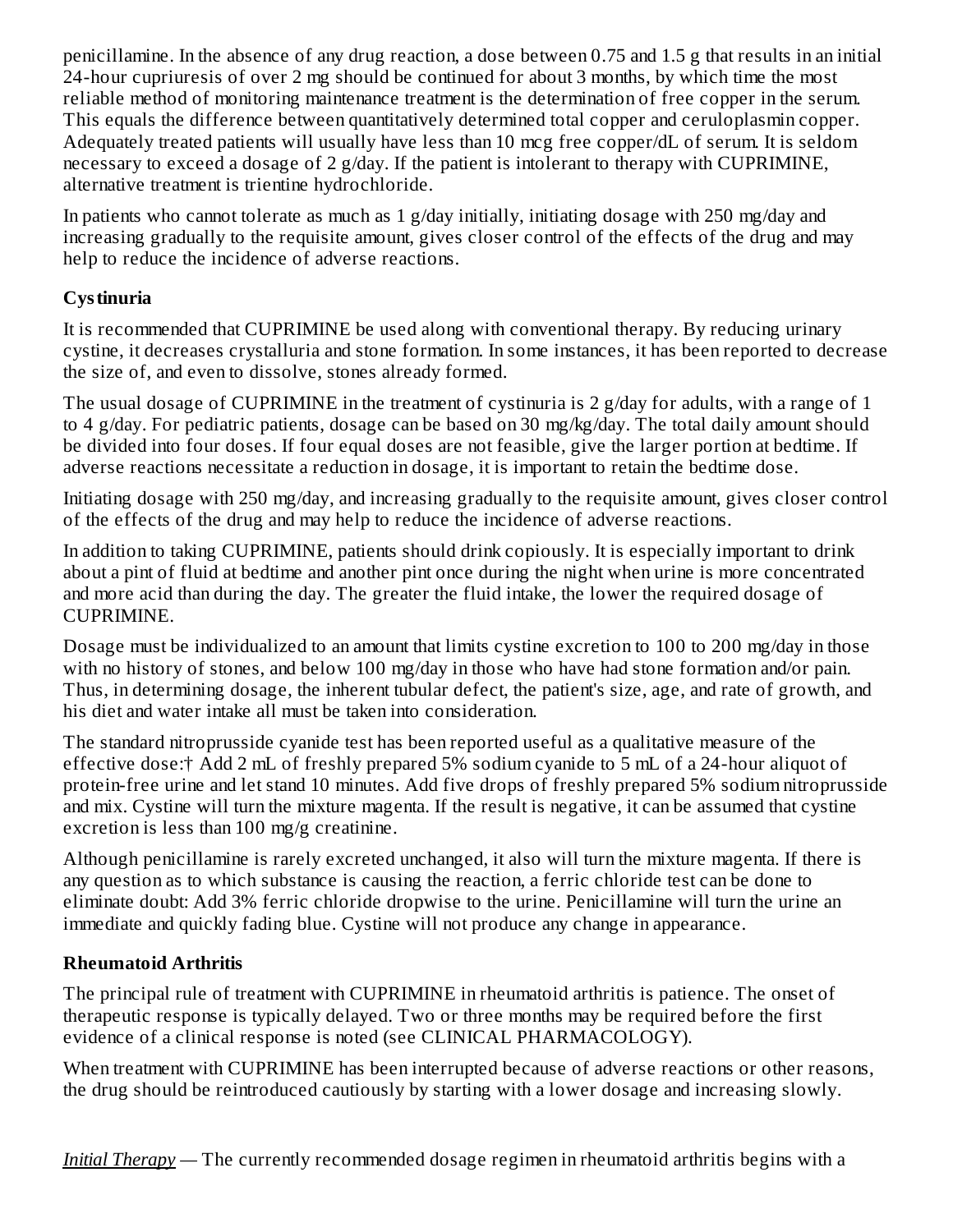single daily dose of 125 mg or 250 mg, which is thereafter increased at 1- to 3-month intervals, by 125 or 250 mg/day, as patient response and tolerance indicate. If a satisfactoryremission of symptoms is achieved, the dose associated with the remission should be continued (see **DOSAGE AND ADMINISTRATION**, **Rheumatoid Arthritis**, Maintenance Therapy*).* If there is no improvement and there are no signs of potentially serious toxicity after 2 to 3 months of treatment with doses of 500 to 750 mg/day, increases of 250 mg/day at 2- to 3-month intervals may be continued until a satisfactory remission occurs (see **DOSAGE AND ADMINISTRATION, Rheumatoid Arthritis**, Maintenance Therapy) or signs of toxicity develop (see WARNINGS and PRECAUTIONS). If there is no discernible improvement after three to four months of treatment with 1000 to 1500 mg of penicillamine/day, it may be assumed the patient will not respond and CUPRIMINE should be discontinued.

*Maintenance Therapy* — The maintenance dosage of CUPRIMINE must be individualized, and may require adjustment during the course of treatment. Many patients respond satisfactorily to a dosage within the 500 to 750 mg/day range. Some need less.

Changes in maintenance dosage levels may not be reflected clinically or in the erythrocyte sedimentation rate for 2 to 3 months after each dosage adjustment.

Some patients will subsequently require an increase in the maintenance dosage to achieve maximal disease suppression. In those patients who do respond, but who evidence incomplete suppression of their disease after the first 6 to 9 months of treatment, the daily dosage of CUPRIMINE may be increased by 125 or 250 mg/day at 3-month intervals. It is unusual in current practice to employ a dosage in excess of 1 g/day, but up to 1.5 g/day has sometimes been required.

*Management of Exacerbations* — During the course of treatment some patients may experience an exacerbation of disease activity following an initial good response. These may be self-limited and can subside within 12 weeks. They are usually controlled by the addition of nonsteroidal anti-inflammatory drugs, and only if the patient has demonstrated a true "escape" phenomenon (as evidenced by failure of the flare to subside within this time period) should an increase in the maintenance dose ordinarily be considered.

In the rheumatoid patient, migratory polyarthralgia due to penicillamine is extremely difficult to differentiate from an exacerbation of rheumatoid arthritis. Discontinuance or a substantial reduction in dosage of CUPRIMINE for up to several weeks will usually determine which of these processes is responsible for the arthralgia.

*Duration of Therapy* — The optimum duration of therapy with CUPRIMINE in rheumatoid arthritis has not been determined. If the patient has been in remission for 6 months or more, a gradual, stepwise dosage reduction in decrements of 125 mg or 250 mg/day at approximately 3-month intervals may be attempted.

*Concomitant Drug Therapy* — CUPRIMINE should not be used in patients who are receiving gold therapy, antimalarial or cytotoxic drugs, oxyphenbutazone, or phenylbutazone (see PRECAUTIONS). Other measures, such as salicylates, other nonsteroidal anti-inflammatory drugs, or systemic corticosteroids, may be continued when penicillamine is initiated. After improvement commences, analgesic and anti-inflammatory drugs may be slowly discontinued as symptoms permit. Steroid withdrawal must be done gradually, and many months of treatment with CUPRIMINE may be required before steroids can be completely eliminated.

*Dosage Frequency* — Based on clinical experience, dosages up to 500 mg/day can be given as a single daily dose. Dosages in excess of 500 mg/day should be administered in divided doses.

#### **HOW SUPPLIED**